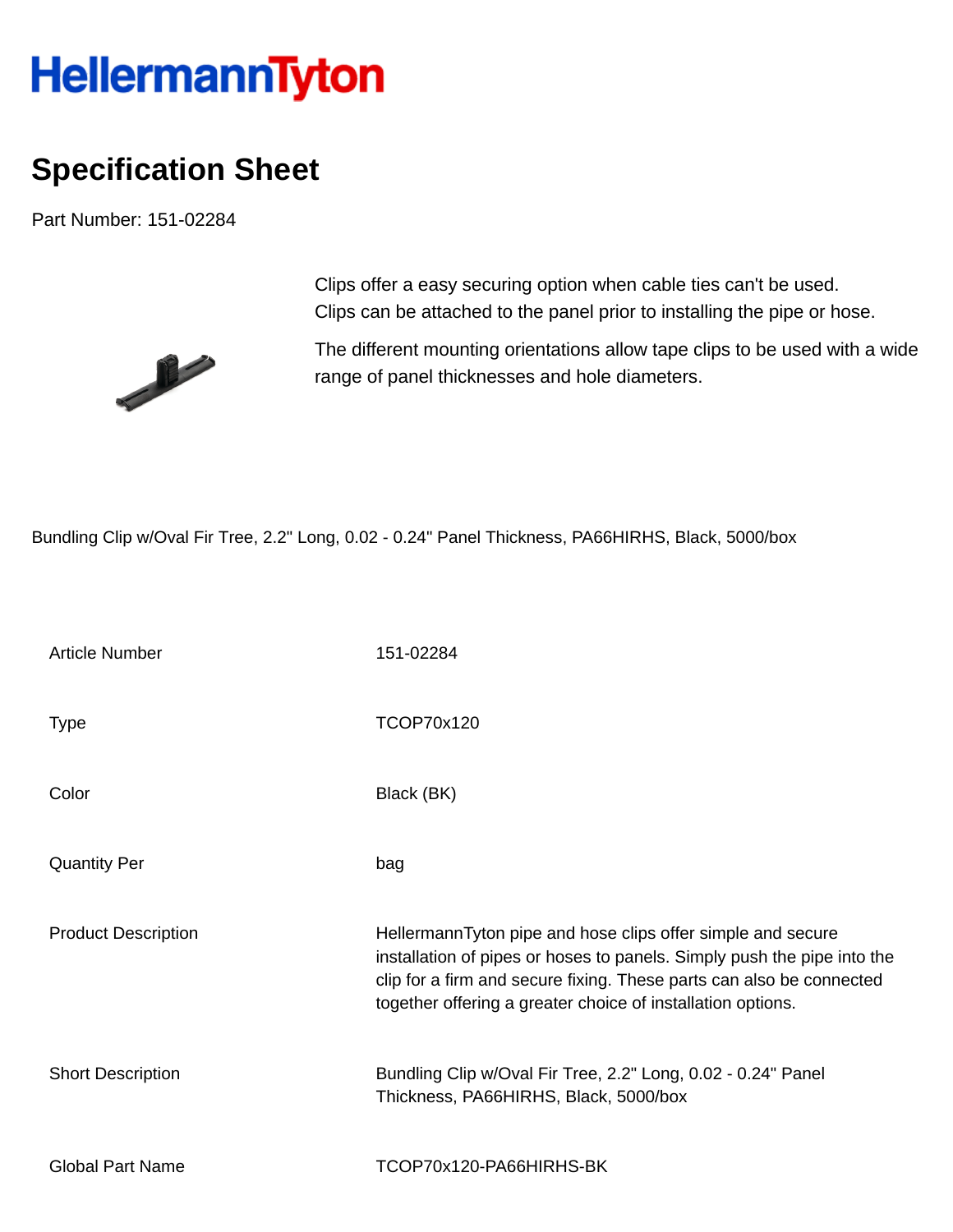| Length L (Imperial)                     | 2.2                     |  |
|-----------------------------------------|-------------------------|--|
| Length L (Metric)                       | 55.0                    |  |
| <b>Fixation Method</b>                  | Fir Tree for oval holes |  |
| Width W (Imperial)                      | 0.35                    |  |
| Width W (Metric)                        | 9.0                     |  |
| Panel Thickness Min (Imperial)          | 0.02                    |  |
| Panel Thickness Max (Imperial)          | 0.24                    |  |
| Panel Thickness Min (Metric)            | 0.60                    |  |
| Panel Thickness Max (Metric)            | 6.0                     |  |
| Mounting Hole Diameter D (Imperial)     | $0.28 - 0.47$           |  |
| Mounting Hole Diameter D (Metric)       | 7.0 x 12.0 mm           |  |
| Mounting Hole Diameter D Min (Imperial) | 0.28                    |  |
| Mounting Hole Diameter D Max (Imperial) | 0.47                    |  |
| Mounting Hole Diameter D Max (Metric)   | 12.0                    |  |